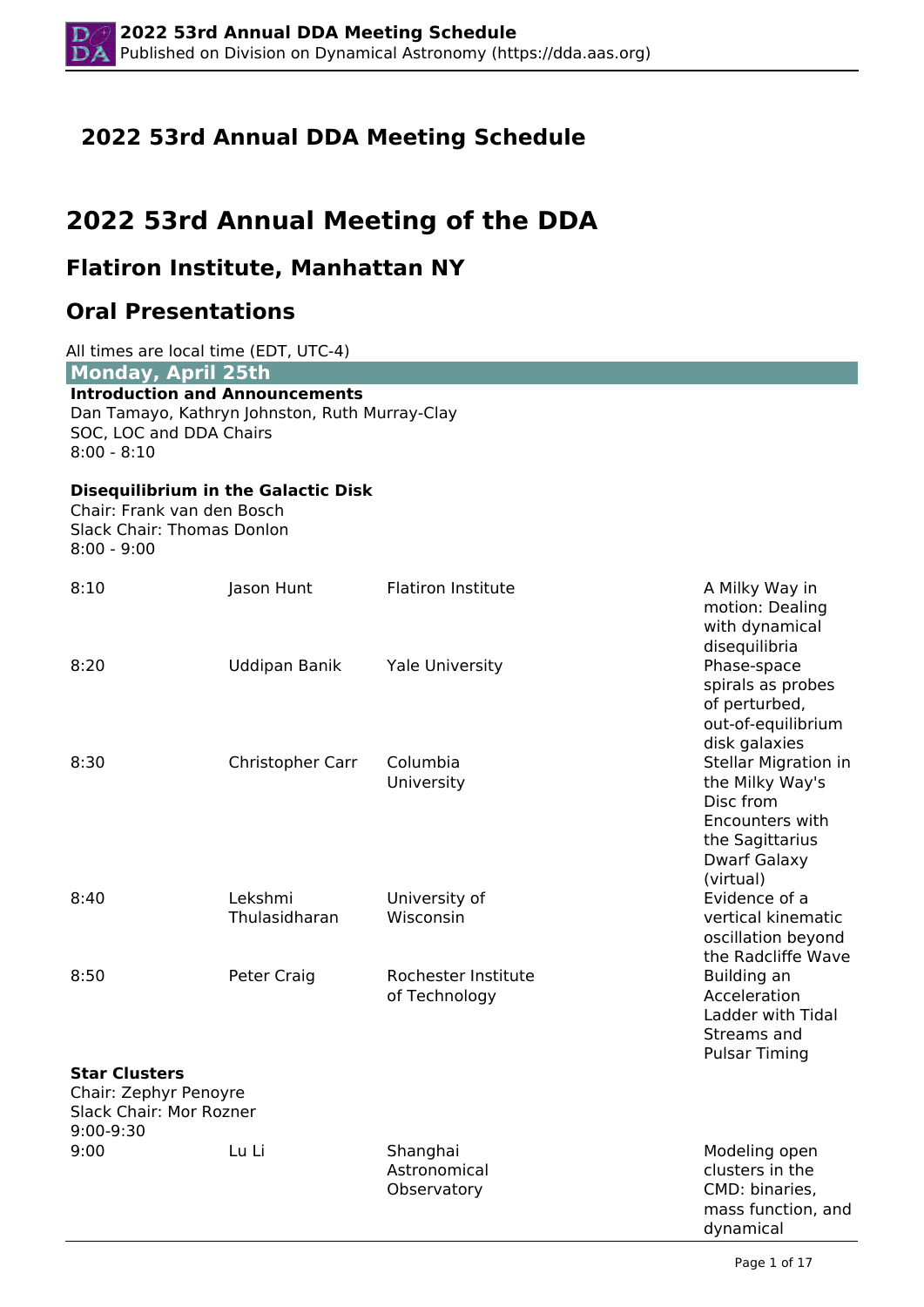

| 9:10                                                          | Anna Parul                                        | University of<br>Alabama                                            | evolution (virtual)<br>Flowing at Birth: A<br>Dynamical<br>Investigation of<br>the Young<br>Pisces-Eridanus                    |
|---------------------------------------------------------------|---------------------------------------------------|---------------------------------------------------------------------|--------------------------------------------------------------------------------------------------------------------------------|
| 9:20                                                          | Vaclav Pavlik                                     | Indiana University                                                  | Stream<br>Effects of radially<br>anisotropic<br>velocity<br>distribution on the<br>dynamics of star<br>clusters                |
|                                                               | <b>Dynamics Beyond the Main Sequence</b>          |                                                                     |                                                                                                                                |
| Chair: Mor Rozner<br>Slack Chair: Michelle Vick<br>9:30-10:00 |                                                   |                                                                     |                                                                                                                                |
| 9:30                                                          | Christopher<br>O'Connor                           | <b>Cornell University</b>                                           | The comet<br>bombardment rate<br>of solitary white<br>dwarfs                                                                   |
| 9:40                                                          | Catriona McDonald University of                   | Warwick                                                             | Binary asteroid<br>scattering around<br>white dwarfs                                                                           |
| 9:50                                                          | Samuel Grunblatt                                  | American Museum<br>of Natural History,<br><b>Flatiron Institute</b> | Probing planetary<br>architecture<br>evolution with<br>post-main<br>sequence planets                                           |
| <b>Morning Coffee Break</b><br>$10:00 - 10:30$                |                                                   |                                                                     |                                                                                                                                |
| Chair: Jiayin Dong<br>Slack Chair: Sarah Millholland          | <b>Planetary Transactions of Angular Momentum</b> |                                                                     |                                                                                                                                |
| 10:30-11:30<br>10:30                                          | Juliette Becker                                   | Caltech                                                             | Producing                                                                                                                      |
|                                                               |                                                   |                                                                     | Moderate Stellar<br>Obliquity through<br><b>Planet Formation</b><br>in Broken,<br>Misaligned<br>Protoplanetary<br><b>Disks</b> |
| 10:40                                                         | Malena Rice                                       | <b>Yale University</b>                                              | Origins of Hot and<br>Warm Jupiters<br>from the Stellar<br>Obliquity<br>Distribution (2020<br>Duncombe)                        |
| 10:50                                                         | Andrew Langford                                   | Notre Dame<br>University                                            | A Dynamical<br><b>Systems Theory</b><br>Approach to<br>Circumbinary<br><b>Orbital Dynamics</b><br>(virtual)                    |
| 11:00                                                         | Chen Chen                                         |                                                                     | <b>Mutual Inclination</b>                                                                                                      |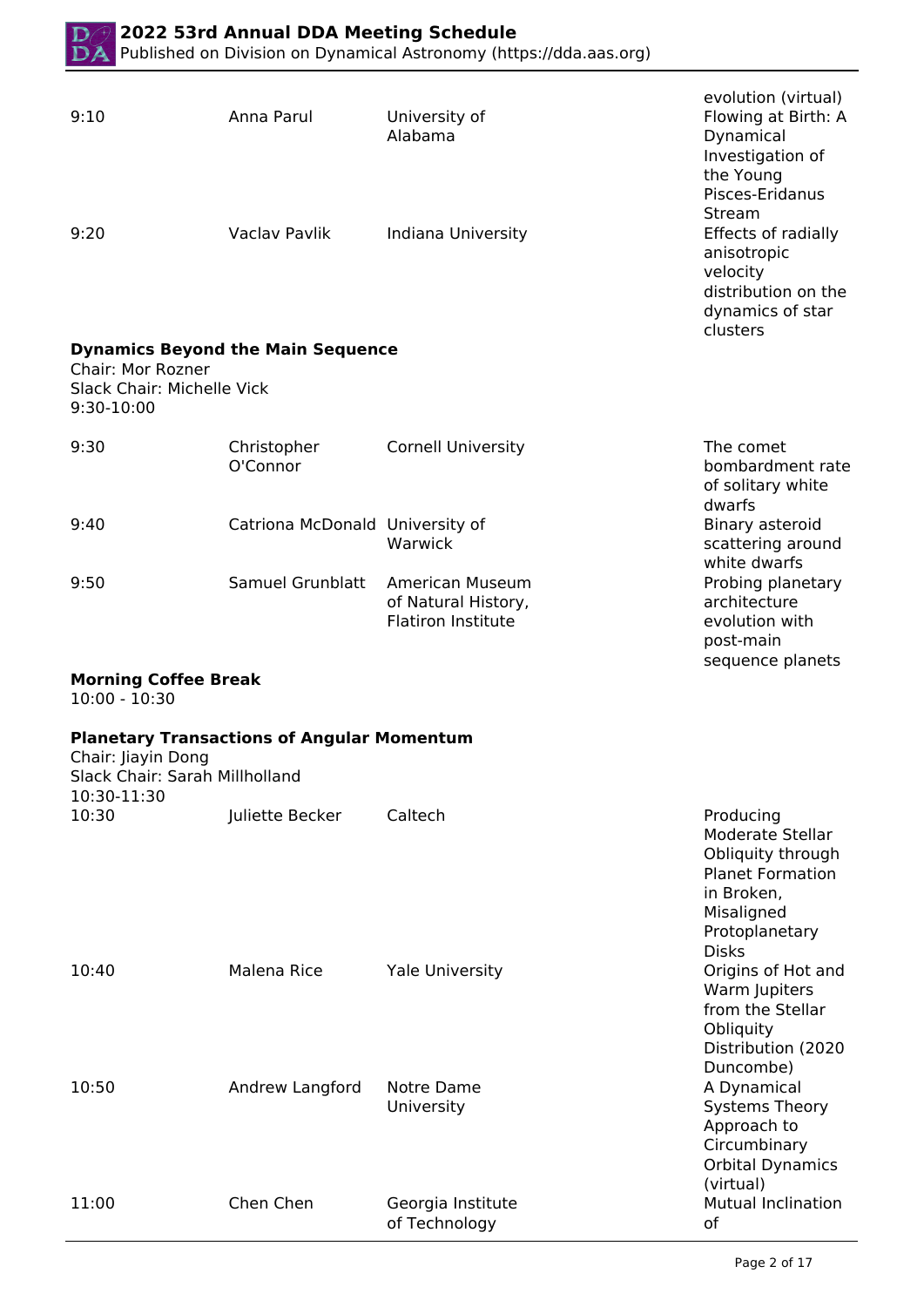|                                                                                          |                         |                                                                   | Ultra-Short-Period<br><b>Planets with Time</b><br>Varying Stellar<br>J2-moment<br>(virtual)                                                                                                 |
|------------------------------------------------------------------------------------------|-------------------------|-------------------------------------------------------------------|---------------------------------------------------------------------------------------------------------------------------------------------------------------------------------------------|
| 11:10                                                                                    | <b>Nathaniel Moore</b>  | Georgia Institute<br>of Technology                                | <b>Formation History</b><br>of HD106906 and<br>the Vertical<br><b>Warping of Debris</b><br>Disks by an<br><b>External Inclined</b><br>Planetary<br>Companion                                |
| 11:20                                                                                    | Laetitia Rodet          | <b>Cornell University</b>                                         | The impact of<br>stellar clustering<br>on the observed<br>multiplicity of<br>super-Earth<br>systems:<br>outside-in cascade<br>of orbital<br>misalignments<br>initiated by stellar<br>flybys |
| 11:30                                                                                    | Santiago Torres         | University of<br>California, Los<br>Angeles                       | Raining Rocks:<br>Collision, capture<br>and ejection rates<br>of comets in<br>planetary systems                                                                                             |
| <b>Tides</b><br>Chair: Matija Cuk<br>Slack Chair: Kat Volk<br>11:40-12:00                |                         |                                                                   |                                                                                                                                                                                             |
| 11:40                                                                                    | Robert Jacobson         | Jet Propulsion<br>Laboratory                                      | <b>Tidal Dissipation in</b><br>the Saturnian<br>System                                                                                                                                      |
| 11:50                                                                                    | Janosz Dewberry         | Caltech, Canadian<br>Institute for<br>Theoretical<br>Astrophysics | <b>Dynamical Tidal</b><br>Love Numbers of<br><b>Rapidly Rotating</b><br><b>Planets and Stars</b>                                                                                            |
| <b>Binary Stars</b><br>Chair: Maddie Lucey<br>Slack Chair: Laetitia Rodet<br>$1:00-1:30$ |                         |                                                                   |                                                                                                                                                                                             |
| 1:00                                                                                     | Zephyr Penoyre          | Columbia<br>University                                            | The Astrometric<br>Contribution of<br><b>Unresolved Stellar</b><br>Companions in<br>Gaia                                                                                                    |
| 1:10                                                                                     | Hsiang-Chih             | Institute for                                                     | Eccentricity of                                                                                                                                                                             |
| 1:20                                                                                     | Hwang<br>Chris Hamilton | <b>Advanced Study</b><br>Institute for<br><b>Advanced Study</b>   | wide binary stars<br>The eccentricity<br>distribution of<br>wide binaries in<br>the Galaxy                                                                                                  |

### **Advances in Theory and Numerics for Galactic Dynamics** Chair: Robyn Sanderson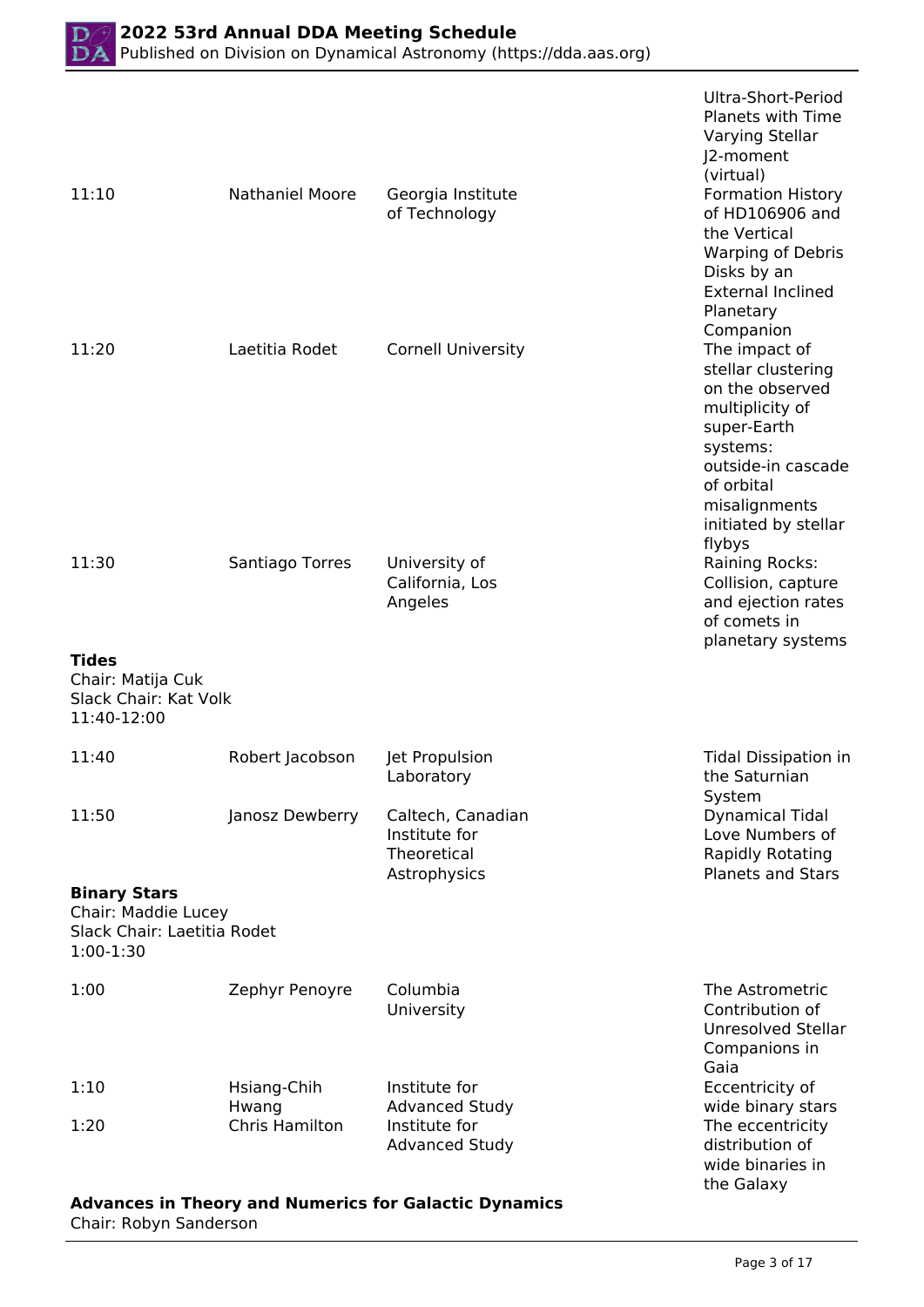

#### Slack Chair: Farnik Nikakhtar 1:30-2:20

| 1:30                                                             | <b>Tomer Yavetz</b>           | Columbia<br>University                                            | Observing<br>Fundamental<br>Dynamics in the<br>Milky Way: Stream<br>Morphologies,<br>Separatrices, and<br>Dark Matter                                            |
|------------------------------------------------------------------|-------------------------------|-------------------------------------------------------------------|------------------------------------------------------------------------------------------------------------------------------------------------------------------|
| 1:40                                                             | Frank van den<br><b>Bosch</b> | <b>Yale University</b>                                            | Potentials<br>Dynamical<br>Friction, Core<br>Stalling &<br>Dynamical<br><b>Buoyancy</b>                                                                          |
| 1:50                                                             | Martin Weinberg               | University of<br>Massachussetts,<br>Amherst                       | A new instability in<br>dark-matter halos                                                                                                                        |
| 2:00                                                             | Alexander Johnson             | Columbia<br>University                                            | <b>Coupling Basis</b><br>Function<br>Expansion with<br>Multi-Channel<br>Singular Spectrum<br>Analysis: a<br><b>Powerful Toolkit</b><br>for Dynamical<br>Systems. |
| 2:10                                                             | Leandro Beraldo e<br>Silva    | University of<br>Michigan                                         | Collisionless<br>gravitational<br>systems: discrete<br>or not discrete? -<br>That's the<br>question                                                              |
| <b>Poster pops</b><br>Chair: Dan Tamayo<br>$2:20 - 2:30$         |                               |                                                                   |                                                                                                                                                                  |
| <b>Afternoon Coffee Break</b><br>$2:30 - 3:00$                   |                               |                                                                   |                                                                                                                                                                  |
| Chair: Seth Jacobson<br>Slack Chair: Matthew Hedman<br>3:00-4:30 |                               | <b>Special Session: Modern Theories of Planetesimal Formation</b> |                                                                                                                                                                  |
| 3:00                                                             | Rixin Li                      | <b>Cornell University</b>                                         | Thresholds for<br>Planetesimal<br>Formation by the<br>Streaming                                                                                                  |
| 3:12                                                             | Chao-Chin Yang                | University of<br>Nevada, Las Vegas                                | Instability<br>The Streaming<br>Instability with<br><b>Multiple Dust</b><br>Species in<br>Protoplanetary<br><b>Disks</b>                                         |
| 3:24                                                             | Jacob Simon                   | Iowa State                                                        | The Formation of                                                                                                                                                 |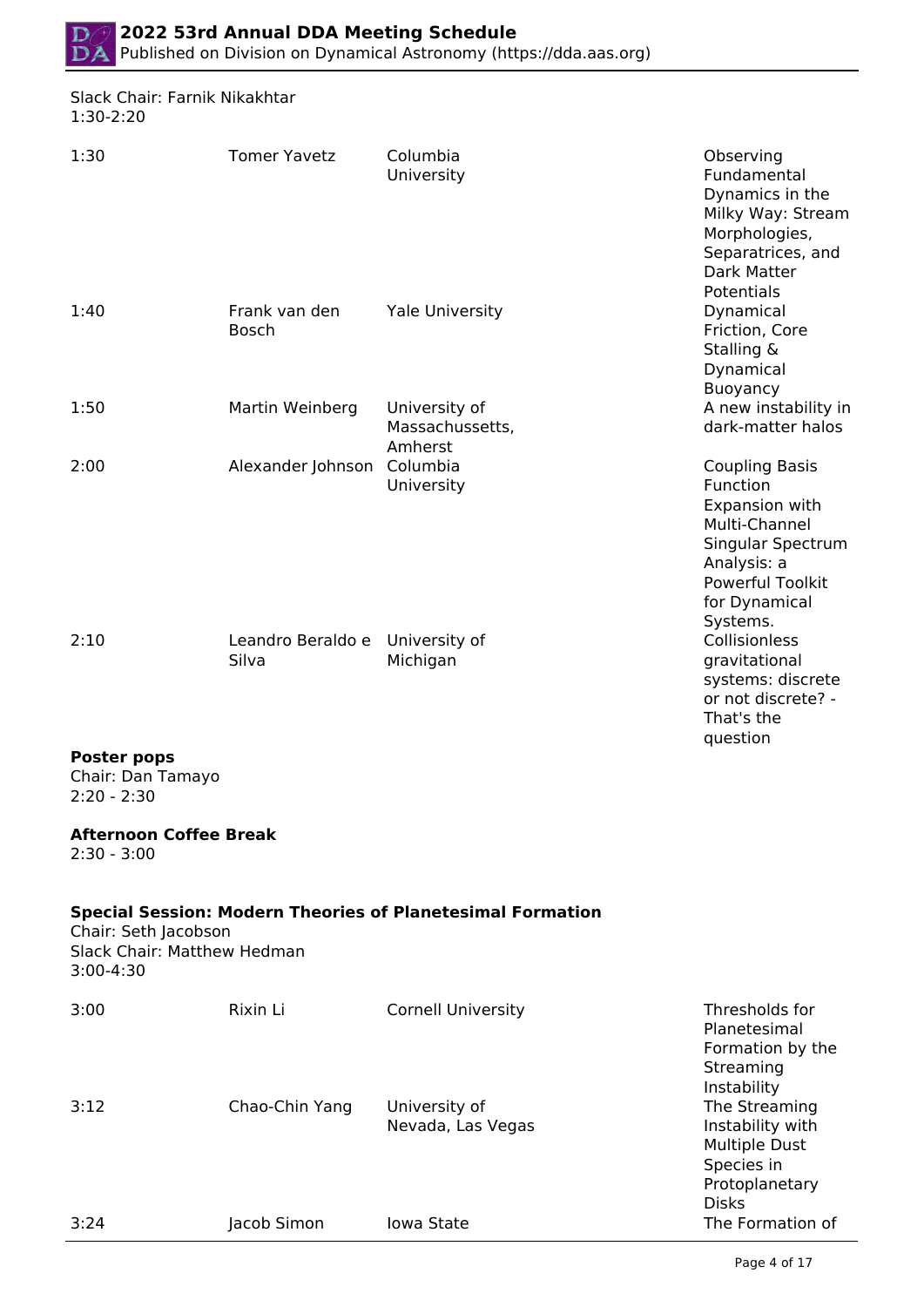|      |                                      | University                            | Planetesimals by<br>the Streaming<br>Instability                                                                                            |
|------|--------------------------------------|---------------------------------------|---------------------------------------------------------------------------------------------------------------------------------------------|
| 3:36 | <b>Wesley Fraser</b>                 | Herzberg Institute<br>of Astrophysics | Pebble Cloud<br>Collapse, a<br>Revolution in<br>Planetesimal<br>Formation (virtual)                                                         |
| 3:48 | Michele Bannister                    | University of<br>Canterbury           | Interstellar<br>planetesimals as<br>diagnostics of<br>galactic<br>star-formation<br>history (virtual)                                       |
| 4:00 | Jackson Barnes                       | Michigan State<br>University          | The Role of<br><b>Particle Contact</b><br>Physics in<br>Planetesimal<br>Formation                                                           |
| 4:10 | Cristiano Longarini Università Degli | Studi di Milano                       | The dynamical role<br>of drag force in<br>gravitational<br>instability: a path<br>to form planetary<br>cores in young<br>protostellar discs |
| 4:20 | Natascha Manger                      | <b>Flatiron Institute</b>             | Suppression of<br>collision velocities<br>in particle-laden<br>protoplanetary<br>disk turbulence                                            |

#### **DDA Initiatives Recap and Discussion**

Juliette Becker & Dan Tamayo 4:30 - 5:00

#### **Welcome Reception**

5:00-6:00

#### **Tuesday, April 26th**

**Introduction and Announcements** Dan Tamayo, Kathryn Johnston, Ruth Murray-Clay SOC, LOC and DDA Chairs 8:00 - 8:10

#### **Binary Asteroids and Radiation Forces**

Chair: Rogerio Deienno Slack Chair: Rixin Li 8:10 - 9:00

| 8:10 | Jorge<br>Perez-Hernandez | Telespazio<br>Germany GmbH | Non-zero<br>Yarkovsky     |
|------|--------------------------|----------------------------|---------------------------|
|      |                          |                            | acceleration for          |
|      |                          |                            | near-Earth                |
|      |                          |                            | asteroid (99942)          |
|      |                          |                            | Apophis (2020             |
|      |                          |                            | Duncombe)                 |
| 8:20 | Matija Cuk               | <b>SETI Institute</b>      | Near-Critical             |
|      |                          |                            | <b>Rotation of Binary</b> |
|      |                          |                            | <b>Asteroid Primaries</b> |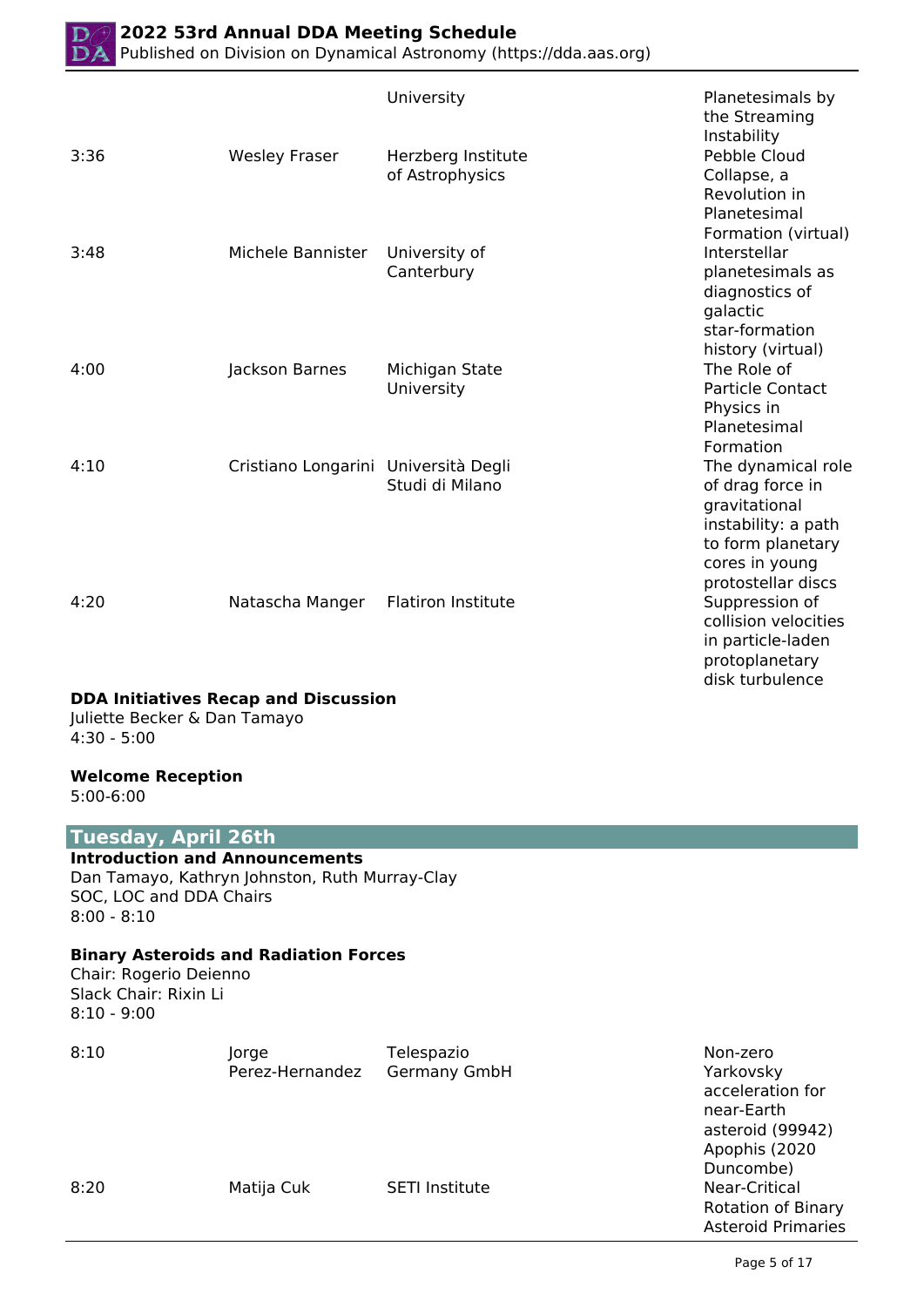| DA                                                                    | 2022 53rd Annual DDA Meeting Schedule                  | Published on Division on Dynamical Astronomy (https://dda.aas.org) |                                                                                                                                                                       |
|-----------------------------------------------------------------------|--------------------------------------------------------|--------------------------------------------------------------------|-----------------------------------------------------------------------------------------------------------------------------------------------------------------------|
| 8:30                                                                  | Alex Meyer                                             | University of<br>Colorado, Boulder                                 | Modeling the<br><b>Chaotic Dynamics</b><br>of Binary Asteroid<br>1991 VH                                                                                              |
| 8:40                                                                  | Ryota Nakano                                           | Auburn University                                                  | A new binary-YORP<br>effect model<br>combining full two<br>rigid body<br>dynamics and<br>three-dimensional<br>thermal evolution                                       |
| 8:50                                                                  | Harrison Agrusa                                        | University of<br>Maryland                                          | Predictions for the<br>Dynamical State of<br>the Didymos<br><b>Binary System</b><br>Before and After<br>the DART Impact                                               |
| Chair: Farnik Nikakhtar<br>Slack Chair: Juan Guerra<br>$9:00 - 10:00$ | <b>Cosmological footprints in Local Group dynamics</b> |                                                                    |                                                                                                                                                                       |
| 9:00                                                                  | Scott Lucchini                                         | University of<br>Wisconsin                                         | The Magellanic<br>Stream at 20 kpc:<br>A New Orbital<br>History for the<br><b>Magellanic Clouds</b><br>(2022 Duncombe)                                                |
| 9:10                                                                  | Katie Chamberlain                                      | University of<br>Arizona                                           | Implications of the<br>travel velocity of<br>the Milky Way on<br>Local Group mass<br>estimates from the<br><b>Timing Argument</b>                                     |
| 9:20                                                                  | Jay Baptista                                           | <b>Yale University</b>                                             | Orientations of<br>Dark Matter<br>Haloes in CDM and<br><b>SIDM Latte</b><br>Galaxies (virtual)                                                                        |
| 9:30                                                                  | Zhaozhou Li                                            | <b>Hebrew University</b><br>of Jerusalem                           | Modeling the<br>Response of Dark<br>Matter Halos to<br>Gas Ejection                                                                                                   |
| 9:40                                                                  | Andreia Jessica<br>Carrillo                            | Durham University                                                  | (virtual)<br>Can we really pick<br>and choose?<br>Benchmarking<br>various selections<br>of accreted halo<br>stars in<br>observations with<br>simulations<br>(virtual) |
| 9:50                                                                  | Elise Darragh-Ford                                     | Stanford<br>University                                             | Understanding the<br>Impact of<br><b>Formation History</b><br>on the Dynamical<br>Distribution of<br>Substructure using                                               |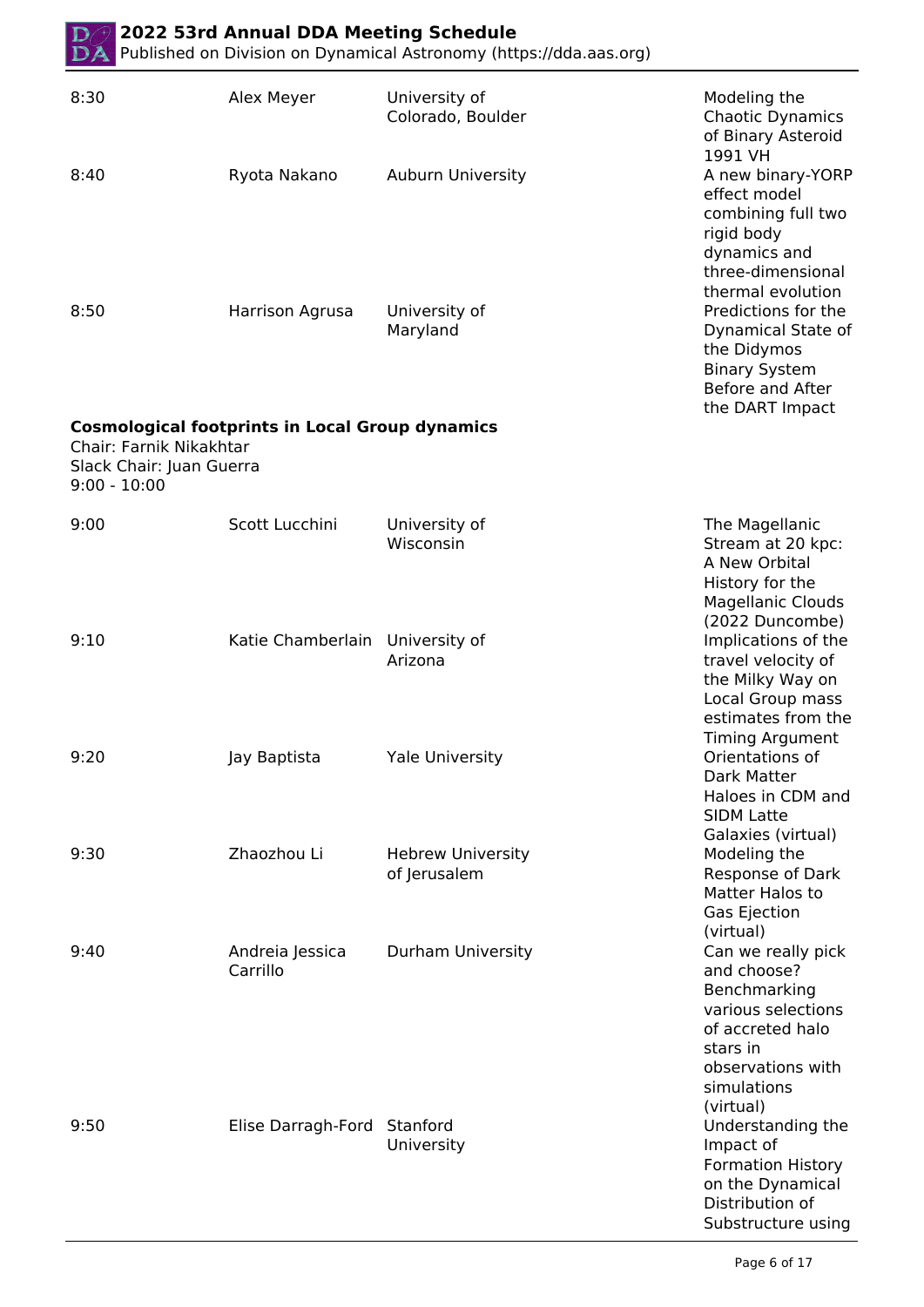

the "Milky Way"est Simulation Suite

#### **Morning Coffee Break**

10:00 - 10:30

# **Dynamics Beyond Neptune**

Chair: William Oldroyd Slack Chair: Sam Hadden 10:30 - 12:00

| 10:30 | Konstantin Batygin Caltech |                                            | The Stability<br>Boundary of the<br><b>Distant Scattered</b><br><b>Disk</b>                                                                                            |
|-------|----------------------------|--------------------------------------------|------------------------------------------------------------------------------------------------------------------------------------------------------------------------|
| 10:40 | Matthew Belyakov Caltech   |                                            | The Stability<br>Boundary of the<br><b>Scattered Disk:</b><br>Octupole and<br>Beyond                                                                                   |
| 10:50 | <b>Brett Gladman</b>       | University of<br><b>British Columbia</b>   | Secular free<br>inclinations in the<br>main Kuiper Belt<br>(virtual)                                                                                                   |
| 11:00 | Samantha Lawler            | University of<br>Regina                    | The Populations of<br>Plutinos and Other<br><b>Resonant TNOs in</b><br>the Distant Solar<br>System (virtual)                                                           |
| 11:10 | Kathryn Volk               | University of<br>Arizona                   | Close enough?<br>How variations in<br>the giant planets &<br>final orbits in<br>migration<br>simulations affect<br>predicted resonant<br>transneptunian<br>populations |
| 11:20 | Arcelia Hermosillo<br>Ruiz | University of<br>California, Santa<br>Cruz | Constraints on<br>Migration<br>Scenarios of<br>Neptune Due to<br>Stochasticity<br>(2021 Duncombe)                                                                      |
| 11:30 | Alexander Zderic           | University of<br>Colorado, Boulder         | Spontaneous<br>Symmetry<br>Breaking in the<br>Primordial                                                                                                               |
| 11:40 | Arnav Das                  | Caltech                                    | <b>Scattered Disk</b><br>On the secular<br>dynamics of<br>putative<br>astrophysical disk<br>in the outer solar                                                         |
| 11:50 | Yukun Huang                | University of<br><b>British Columbia</b>   | system (virtual)<br>A Rogue Planet<br>Populated the<br>Distant Kuiper Belt<br>(virtual)                                                                                |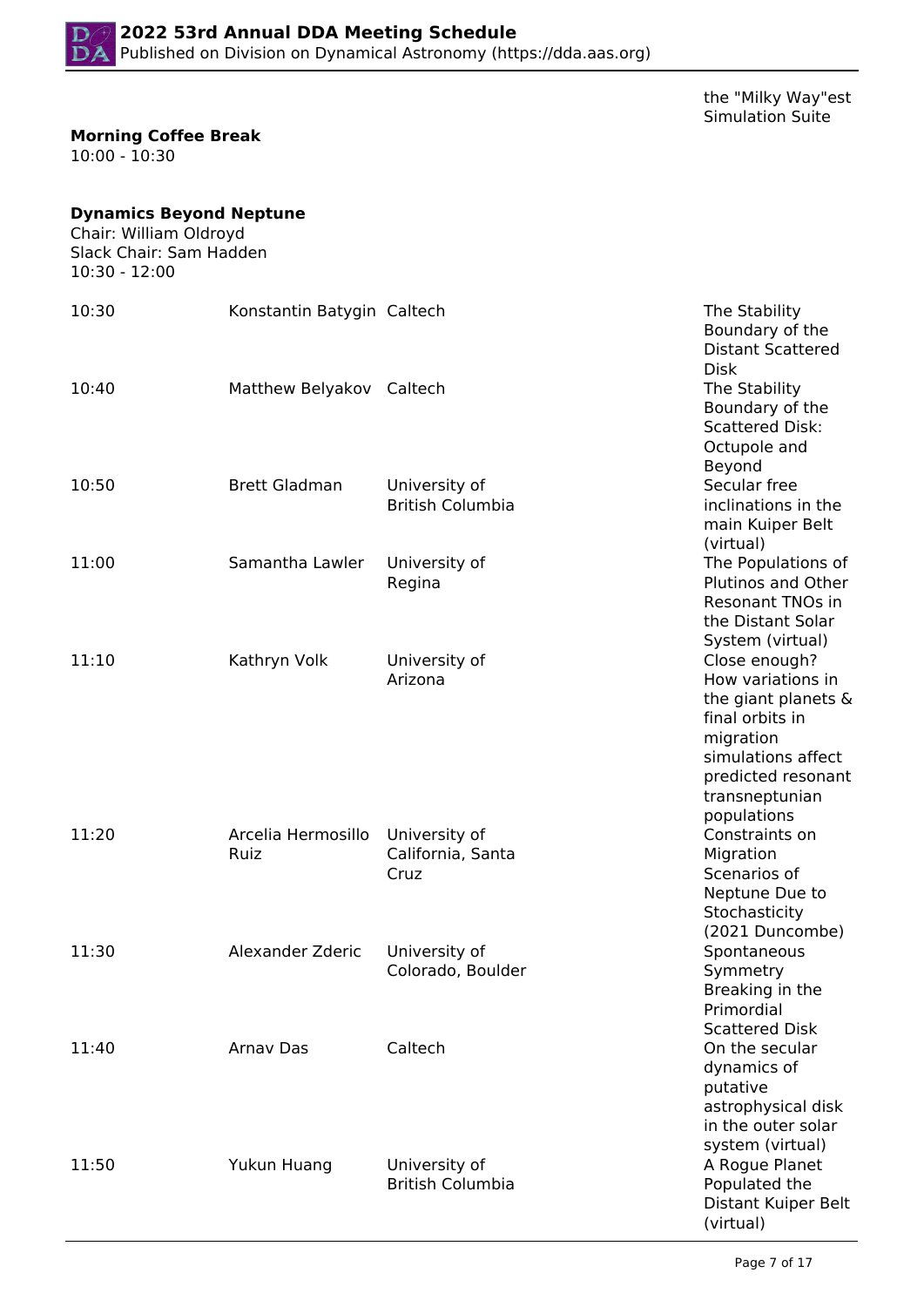# **Lunch Break**

12:00 - 1:00

## **Mapping and modeling the Milky Way's tidal streams**

Chair: Elena D'Onghia Slack Chair: Farnik Nikakhtar 1:00 - 2:00

| 1:00                                                           | Shifra Mandel                                           | Columbia<br>University                         | Unlocking the<br><b>History of Galaxy</b><br>Mergers Through<br>the Automated<br>Analysis of Tidal<br>Debris<br>Substructures                  |
|----------------------------------------------------------------|---------------------------------------------------------|------------------------------------------------|------------------------------------------------------------------------------------------------------------------------------------------------|
| 1:10                                                           | Khyati Malhan                                           | MPIA, Heidelberg                               | The Global<br>Dynamical Atlas of<br>the Milky Way<br>mergers:<br>Processing the<br>ESA/Gaia dataset<br>using<br>state-of-the-art<br>algorithms |
| 1:20                                                           | <b>Thomas Donlon</b>                                    | Rensselaer<br>Polytechnic<br>Institute         | (virtual)<br>Identifying the<br><b>Multiple Radial</b><br>Mergers in the<br>Local Stellar Halo<br>with<br>Chemodynamics                        |
| 1:30                                                           | Nora Shipp                                              | Massachusetts<br>Institute of<br>Technology    | Too Big to Fail? 6D<br><b>Stellar Streams in</b><br>the Milky Way and<br>Cosmological<br>Simulations                                           |
| 1:40                                                           | Jacob Nibauer                                           | Princeton<br>University                        | Charting the<br>Galactic<br><b>Acceleration Field</b><br>with Stellar<br>Streams -- A<br>Flexible Model<br>Independent<br>Approach             |
| 1:50                                                           | Nondh<br>Panithanpaisal                                 | University of<br>Pennsylvania                  | <b>Using Tidal</b><br><b>Streams To</b><br>Constrain Halo<br><b>Minor Axis</b>                                                                 |
| Chair: Harrison Agrusa<br>Slack Chair: Matija Cuk<br>2:00-3:00 | <b>Near-Earth Objects: From Asteroids to Meteoroids</b> |                                                |                                                                                                                                                |
| 2:00                                                           | Althea Moorhead                                         | <b>NASA Marshall</b><br>Space Flight<br>Center | Modeling the<br>meteoroid<br>environment far<br>from the ecliptic<br>plane (virtual)                                                           |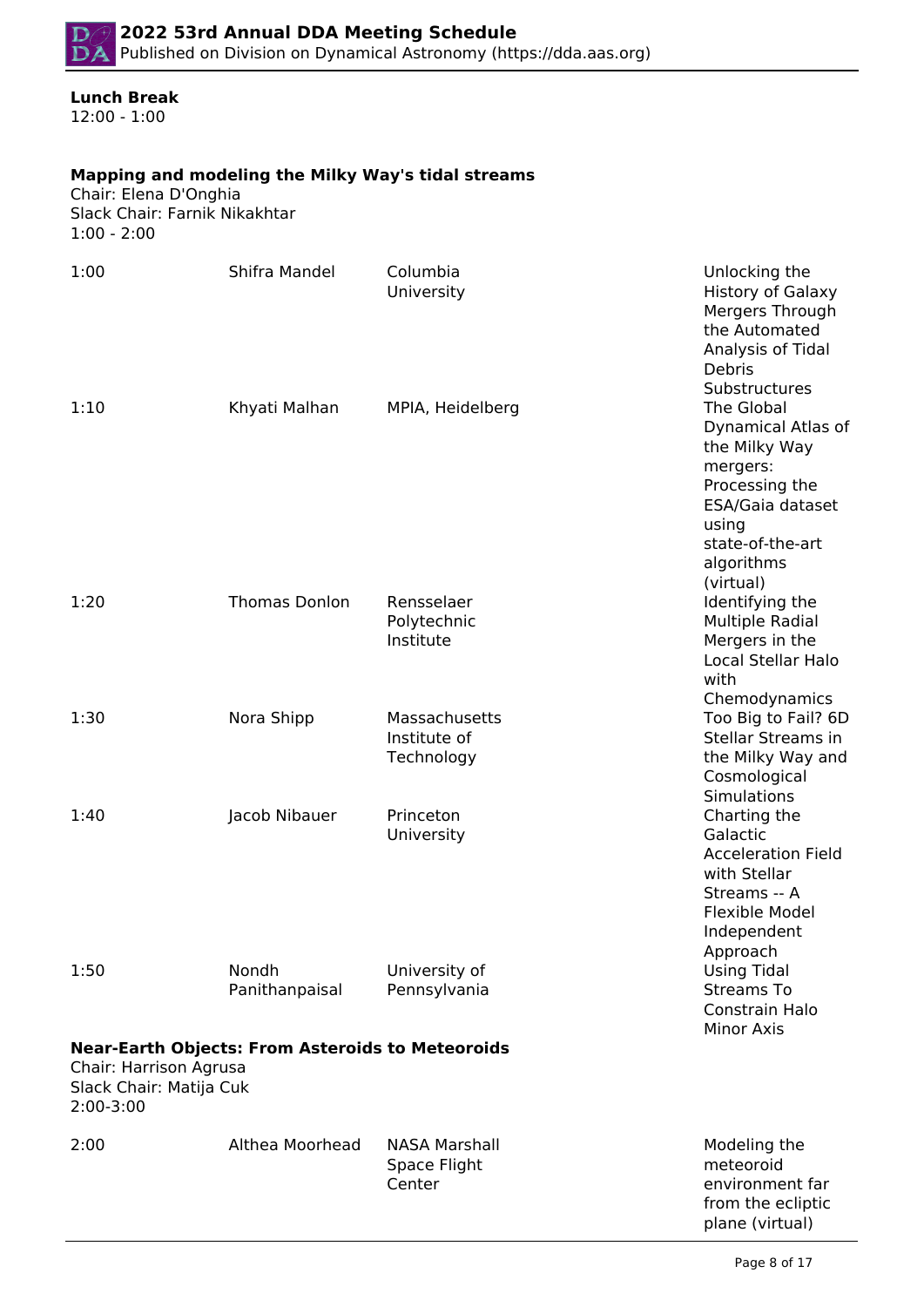| 2:10 | Matthew Tiscareno SETI Institute |                                              | The effects of<br>comet ejection<br>characteristics on<br>meteoroid stream<br>cross-section<br>profiles             |
|------|----------------------------------|----------------------------------------------|---------------------------------------------------------------------------------------------------------------------|
| 2:20 | <b>Oscar Fuentes</b><br>Muñoz    | University of<br>Colorado, Boulder           | Obliquity evolution<br>of NEOs due to<br>planetary flybys<br>and YORP (virtual)                                     |
| 2:30 | Jose Castro                      | University of<br>Arizona                     | Earth's<br>Quasi-satellite<br>Kamo'oalewa's<br>Possible Origin as<br>Lunar Ejecta<br>(virtual)                      |
| 2:40 | <b>Travis Yeager</b>             | Lawrence<br>Livermore National<br>Laboratory | Early results from<br>the MEGASIM:<br>Multitudinous<br>Earth Greek (not<br>Trojan) Asteroid<br>SIMulation (virtual) |
| 2:50 | <b>Daniel Scheeres</b>           | University of<br>Colorado, Boulder           | Limits on Energy<br>and Angular<br>Momentum in the<br>Full N-Body                                                   |

#### **Afternoon Coffee Break**

3:00 - 3:30

#### **Rubin Prize Talk**

#### **Ann-Marie Madigan**

Chair: Dan Tamayo Slack Chair: Juliette Becker 3:30-4:15

# **Brouwer Prize Talk**

**Amina Helmi** Chair: Ruth Murray-Clay Slack Chair: Kathryn Volk 4:15-5:00

#### **Mentoring Event**

Juliette Becker 5:00 - 6:00

# **Wednesday, April 27th**

# **Introduction and Announcements**

Dan Tamayo, Kathryn Johnston, Ruth Murray-Clay SOC, LOC and DDA Chairs 8:00 - 8:10 **Special Session: Compact Object Binaries I: AGN Disk Environments** Chair: Sanaea Rose Slack Chair: Yubo Su 8:10-9:10

8:10 Yihan Wang Stony Brook Symmetry

Problem (virtual)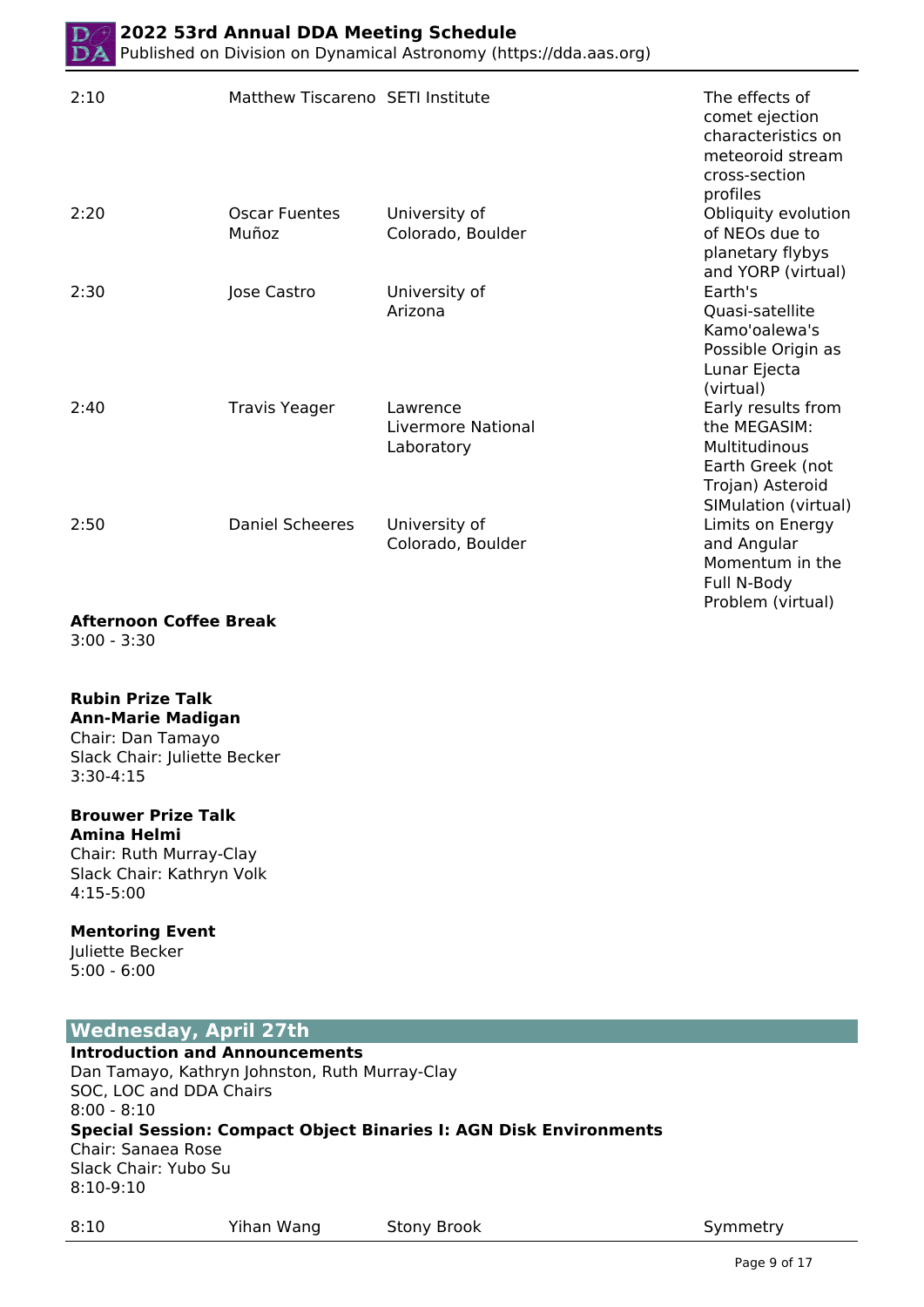|                                                                                                                             |                                   | University                                                               | breaking in<br>dynamical<br>encounters in the<br>disks of active                                                                                                                                  |
|-----------------------------------------------------------------------------------------------------------------------------|-----------------------------------|--------------------------------------------------------------------------|---------------------------------------------------------------------------------------------------------------------------------------------------------------------------------------------------|
| 8:20                                                                                                                        | Jiaru Li                          | <b>Cornell University</b>                                                | galactic nuclei<br>Long-term<br>Evolution of<br>Tightly-Packed<br><b>Stellar Black Holes</b><br>in AGN Disks:<br>Formation of<br>Merging<br>Black-Hole<br><b>Binaries via Close</b><br>Encounters |
| 8:30                                                                                                                        | Hareesh Gautham<br><b>Bhaskar</b> | Georgia Institute<br>of Technology                                       | <b>Blackhole mergers</b><br>through evection<br>Resonances                                                                                                                                        |
| 8:40                                                                                                                        | Gongjie Li                        | Georgia Institute<br>of Technology                                       | Spin Variations of<br><b>Black Hole Binaries</b><br>in AGN Disks                                                                                                                                  |
| 8:50                                                                                                                        | Gaia Fabj                         | University of<br>Heidelberg                                              | Star-Disk<br>Interactions in<br><b>Active Galactic</b><br>Nuclei (virtual)                                                                                                                        |
| <b>Poster Pops</b><br>Chair: Sanaea Rose<br>$9:00-9:10$<br>Chair: Gongjie Li<br>Slack Chair: Samuel Grunblatt<br>9:10-10:00 |                                   | <b>Special Session: Compact Object Binaries II: Cluster Environments</b> |                                                                                                                                                                                                   |
| 9:10                                                                                                                        | Xian Chen                         | Peking University                                                        | Distortion of<br><b>Gravitational Wave</b><br>Signals by<br>Astrophysical<br>Environments<br>(virtual)                                                                                            |
| 9:20                                                                                                                        | Sanaea Rose                       | University of<br>California, Los<br>Angeles                              | Collisions in a<br><b>Galactic Nucleus:</b><br>Implications for<br><b>Compact Object</b><br>Formation and<br><b>Gravitational Wave</b><br>Sources                                                 |
| 9:30                                                                                                                        | Mor Rozner                        | Technion                                                                 | Binary evolution,<br>gravitational-wave<br>mergers and<br>explosive<br>transients in multi<br>ple-populations<br>gas-enriched<br>globular-clusters                                                |
| 9:40                                                                                                                        | Stefano                           | University of                                                            | (2022 Duncombe)<br>Formation                                                                                                                                                                      |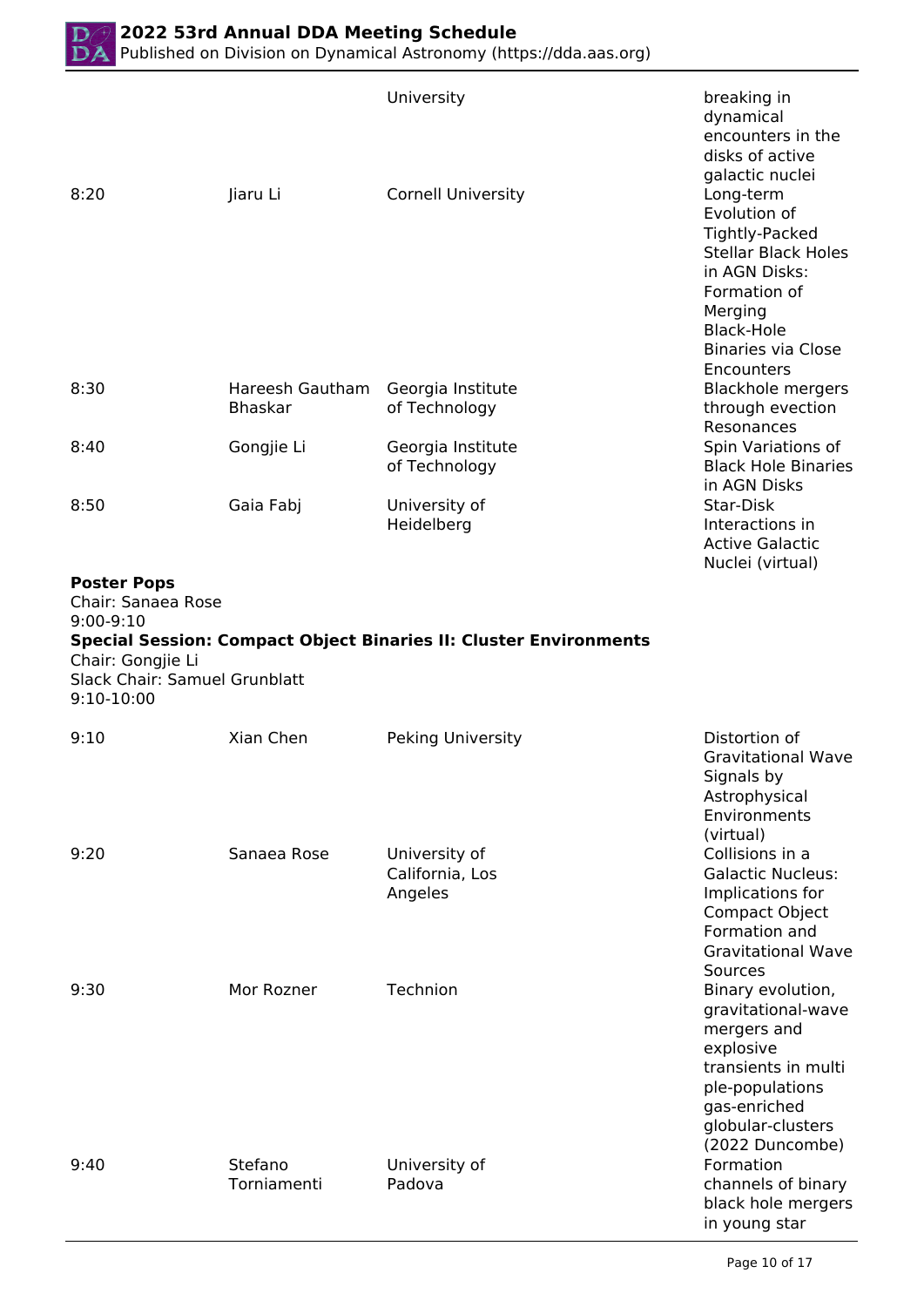

| 9:50                                                                                                              | Johan Samsing                                         | Niels Bohr Institute                        | clusters (virtual)<br>Distinguishing<br>Dynamical<br>Formation<br><b>Channels Apart</b><br><b>Using Burst Timing</b>                           |
|-------------------------------------------------------------------------------------------------------------------|-------------------------------------------------------|---------------------------------------------|------------------------------------------------------------------------------------------------------------------------------------------------|
| <b>Morning Coffee Break</b><br>$10:00 - 10:30$                                                                    |                                                       |                                             |                                                                                                                                                |
| Chair: Laetitia Rodet<br>Slack Chair: Christopher O'Connor<br>$10:30 - 11:30$                                     | <b>Dynamical Interactions in Multi-Planet Systems</b> |                                             |                                                                                                                                                |
| 10:30                                                                                                             | Sarah Millholland                                     | Princeton<br>University                     | Edge-of-the-Multis:<br>Evidence for<br>Truncation of the<br>Outer<br>Architectures of<br>Compact<br>Multiple-Planet<br>Systems                 |
| 10:40                                                                                                             | Thea Faridani                                         | University of<br>California, Los<br>Angeles | Stable or Not:<br>Constraining the<br>Stability of Hidden<br>Super-Short Period<br>Planets (virtual)                                           |
| 10:50                                                                                                             | Spencer Wallace                                       | University of<br>Washington                 | An In-Situ<br><b>Formation Model</b><br>for Systems of<br>Tightly-Packed<br><b>Inner Planets</b><br>(virtual)                                  |
| 11:00                                                                                                             | <b>Ryleigh Davis</b>                                  | Caltech                                     | Rapid Dynamical<br>Chaos in a Short<br>Period Multi-planet<br>System                                                                           |
| 11:10                                                                                                             | Yubo Su                                               | <b>Cornell University</b>                   | Dynamics of<br>Colombo's Top:<br>Non-Trivial Oblique<br>Spin Equilibria of<br>Super-Earths in<br>Multi-planetary<br>Systems (2020<br>Duncombe) |
| 11:20                                                                                                             | Jiayin Dong                                           | Pennsylvania State<br>University            | <b>Two Case Studies</b><br>of Warm Jupiters<br>Suggesting<br>Different Origins<br>(2021 Duncombe)                                              |
| <b>History of the Early Solar System</b><br>Chair: Konstantin Batygin<br>Slack Chair: Gongjie Li<br>11:30 - 12:00 |                                                       |                                             |                                                                                                                                                |
| 11:30                                                                                                             | <b>Matthew Clement</b>                                | Carnegie Institute<br>of Washington         | Mercury and the<br>inner solar system<br>sculpted by Earth                                                                                     |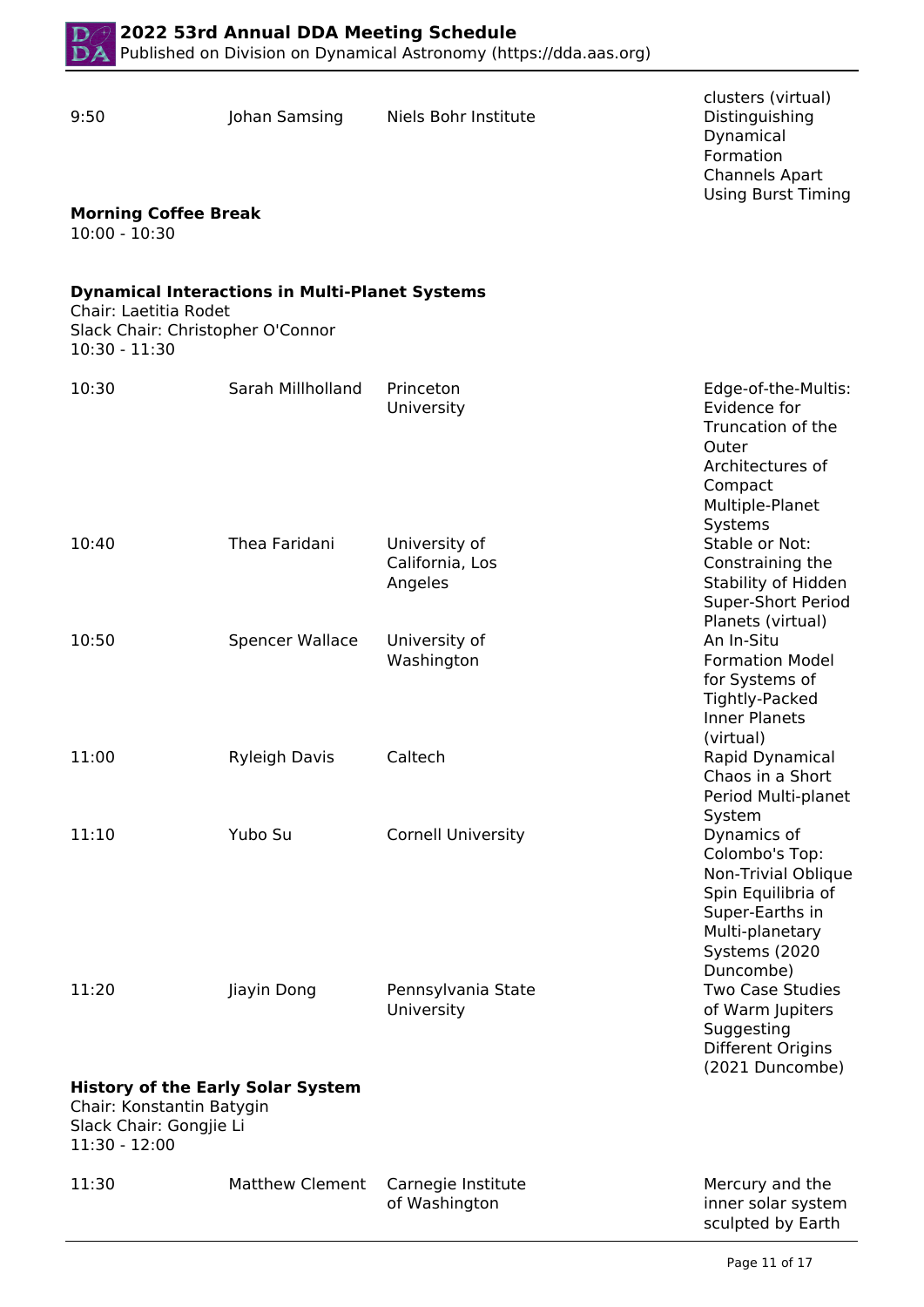| 11:40 | Rogerio Dei |
|-------|-------------|
|       |             |

enno Southwest Research Institute

11:50 Seth Jacobson Michigan State

University

### **Lunch Break**

12:00 - 1:00

# **Special Session: Astro 2020 Decadal, State of the Profession**

Kathryn Johnston, Kathryn Daniel, Gurtina Besla Slack Chair: Ryleigh Fitzpatrick 1:00-2:30

### **Afternoon Coffee Break**

2:30-3:00

#### **Public Program**

#### **American Museum of Natural History Planetarium** Jackie Faherty 4:00-5:30

# **Thursday, April 28th**

#### **Introduction and Announcements**

Dan Tamayo, Kathryn Johnston, Ruth Murray-Clay SOC, LOC and DDA Chairs 8:00 - 8:10

#### **Galactic Bars**

Chair: Jason Hunt Slack Chair: Zephyr Penoyre 8:10 - 9:00

| 8:10 | Maddie Lucey          | University of Texas                                                      | Constraining the<br>length and pattern<br>speed of the Milky<br>Way bar from<br>direct orbit<br>integration (2022<br>Duncombe) |
|------|-----------------------|--------------------------------------------------------------------------|--------------------------------------------------------------------------------------------------------------------------------|
| 8:20 | Sioree Ansar          | Indian Institute of<br>Astrophysics,<br>Bangalore, Flatiron<br>Institute | Bar Formation and<br>Destruction in the<br><b>FIRE2 Simulations</b><br>(virtual)                                               |
| 8:30 | Binod Bhattarai       | University of<br>California, Merced                                      | Resonance<br>Sweeping in<br><b>Barred Galaxy</b><br><b>Simulations</b>                                                         |
| 8:40 | Shashank<br>Dattathri | University of<br>Michigan                                                | Deprojection and<br>dynamical<br>modeling of barred<br>galaxies                                                                |
| 8:50 | Elena D'Onghia        | University of                                                            | Are dark gaps in                                                                                                               |

and Venus' outward migration Effects of Jupiter large scale gas-driven migration on the inner solar system Venus: What does it mean to have no moon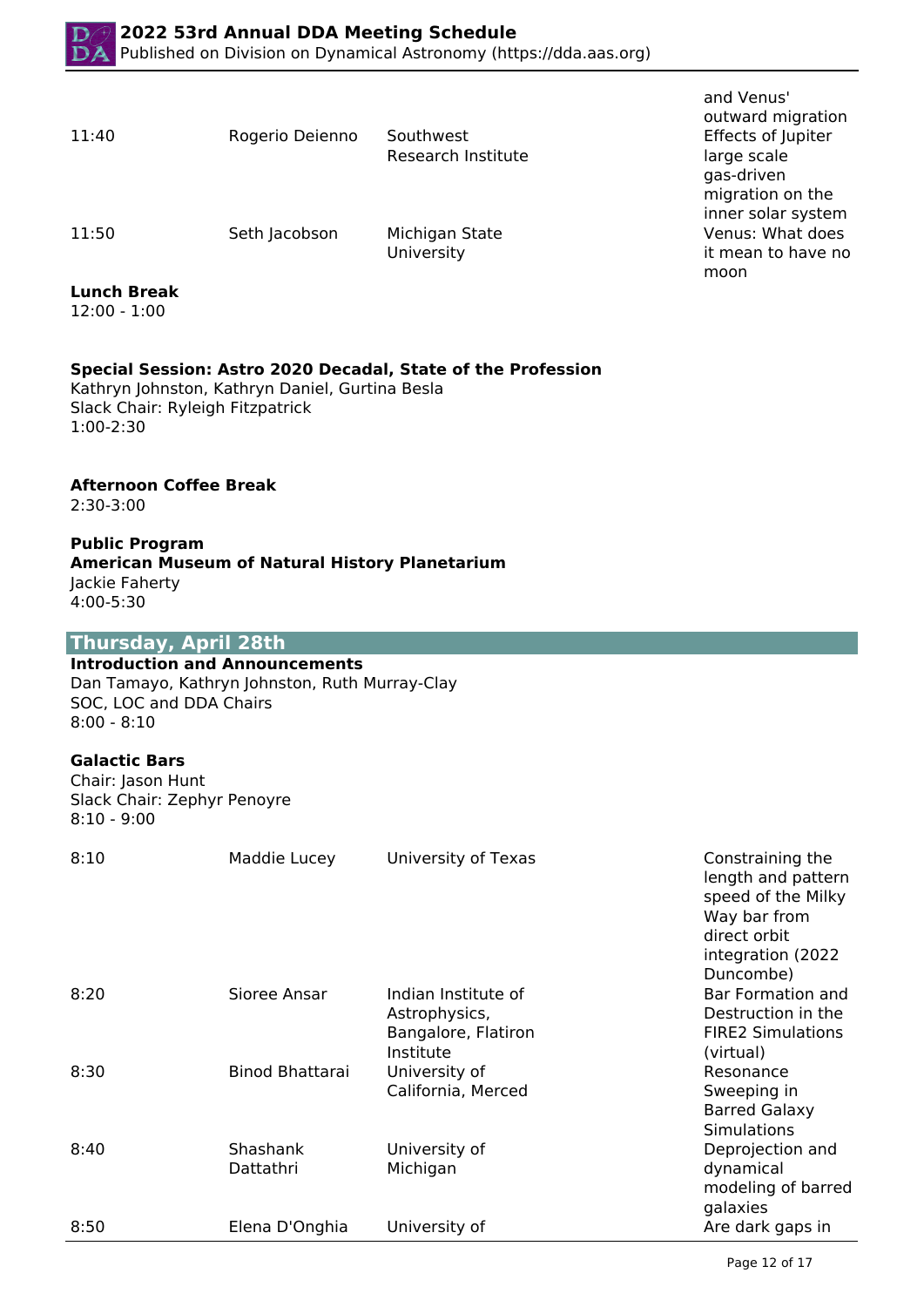

|                                                                                                         |                                                    | Wisconsin                                             | barred galaxies a<br>signature of bar<br>corotation?                                                                                     |
|---------------------------------------------------------------------------------------------------------|----------------------------------------------------|-------------------------------------------------------|------------------------------------------------------------------------------------------------------------------------------------------|
| Chair: Michelle Vick<br>Slack Chair: Joseph A'Hearn<br>$9:00 - 10:00$                                   | <b>Numerics and Methods for Planetary Dynamics</b> |                                                       |                                                                                                                                          |
| 9:00                                                                                                    | <b>Stanley Dermott</b>                             | University of<br>Florida                              | A new method of<br>searching for<br>ghost families in                                                                                    |
| 9:10                                                                                                    | <b>Mohamad Ali-Dib</b>                             | New York<br>University,<br>Abu-Dhabi                  | the asteroid belt<br>A<br>machine-generate<br>d catalogue of<br>Charon's craters<br>and implications<br>for the Kuiper belt<br>(virtual) |
| 9:20                                                                                                    | William Oldroyd                                    | Northern Arizona<br>University                        | A Statistical<br>Approach to<br>Optimizing Orbit<br>Constraints for<br>Directly Imaged<br>Exoplanets                                     |
| 9:30                                                                                                    | David Hernandez                                    | Harvard-Smithsoni<br>an Center for<br>Astrophysics    | Stepsize errors in<br>the N-body<br>problem:<br>discerning<br>Mercury's true<br>possible long-term<br>orbits                             |
| 9:40                                                                                                    | Samuel Hadden                                      | Canadian Institute<br>for Theoretical<br>Astrophysics | Celestial<br>mechanics with<br>the celmech code                                                                                          |
| 9:50                                                                                                    | Daniel Tamayo                                      | Princeton<br>University                               | Celmech II: A<br>universal<br>integrable model<br>for mean motion<br>resonances in<br>closely packed<br>systems                          |
| <b>Morning Coffee Break</b><br>$10:00 - 10:30$                                                          |                                                    |                                                       |                                                                                                                                          |
| <b>Planetary Rings</b><br>Chair: Maryame El Moutamid<br>Slack Chair: Rogerio Deienno<br>$10:30 - 11:00$ |                                                    |                                                       |                                                                                                                                          |
| 10:30                                                                                                   | Matthew Hedman                                     | University of Idaho                                   | Using disk<br>structures as<br>historical records:<br>A case study<br>involving Saturn's                                                 |
| 10:40                                                                                                   | Joseph A'Hearn                                     | University of Idaho                                   | rings.<br>Ring Seismology of<br>the Ice Giants                                                                                           |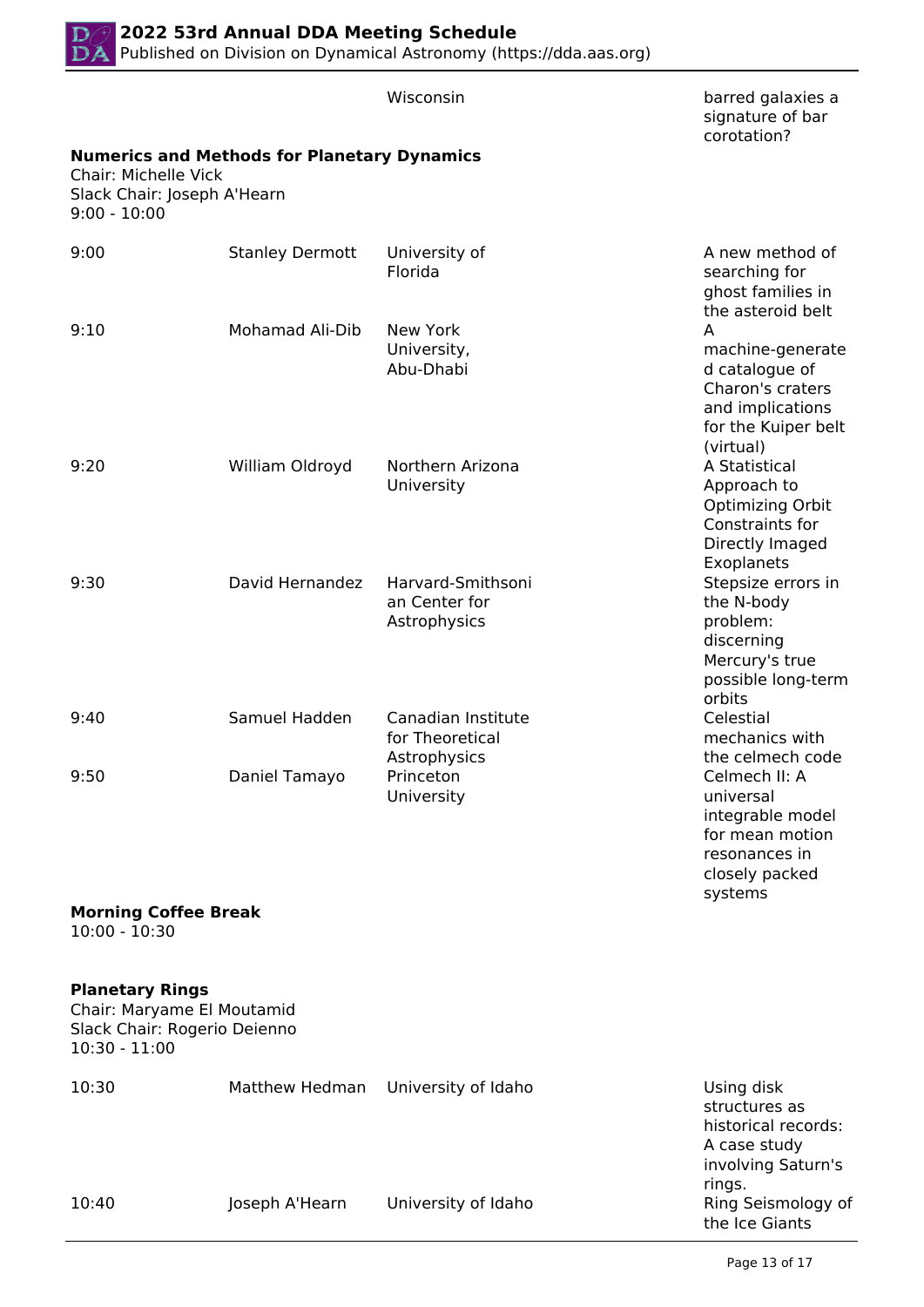10:50 Daniel Sega University of Colorado, Boulder Uranus and Neptune The motion of satellite self-gravity wakes under the effects of tidal forces and shear: a case study of the Rings of Saturn.

# **Members' Meeting**

Ruth Murray-Clay Slack Chair: Sarah Millholland 11:00 - 12:00

#### **Lunch Break**

12:00 - 1:00

#### **Resonant Dynamics and Consequences, Plus Disks!**

Chair: Samuel Hadden Slack Chair: Jiayin Dong 1:00 - 2:00

| 1:00 | Max Goldberg                 | Caltech                   | Architectures of<br>Compact<br>Super-Earth<br><b>Systems Shaped</b><br>by Instabilities<br>(2021 Duncombe)                                                                                    |
|------|------------------------------|---------------------------|-----------------------------------------------------------------------------------------------------------------------------------------------------------------------------------------------|
| 1:10 | Nader<br>Haghighipour        | University of<br>Hawaii   | Diversity of<br>resonances in<br>multi-planet<br>resonant chains is<br>a natural outcome<br>of planet<br>formation (virtual)                                                                  |
| 1:20 | Jordan Laune                 | <b>Cornell University</b> | Apsidal<br>Architecture of<br><b>Planetary Systems</b><br>in Mean Motion<br>Resonance                                                                                                         |
| 1:30 | Roberto Tejada<br>Arevalo    | Princeton<br>University   | Stability<br>Constrained<br>Characterization of<br>the 23 Myr-old<br>V1298 Tau<br>System: Do Young<br>Planets Form in<br><b>Mean Motion</b><br>Resonance<br><b>Chains?</b> (2022<br>Duncombe) |
| 1:40 | Maryame El<br>Moutamid       | <b>Cornell University</b> | Three-Body<br>Resonances in the<br>Saturnian System                                                                                                                                           |
| 1:50 | Marguerite<br>Epstein-Martin | Columbia<br>University    | Generating stellar<br>obliquities in<br>systems with<br>broken                                                                                                                                |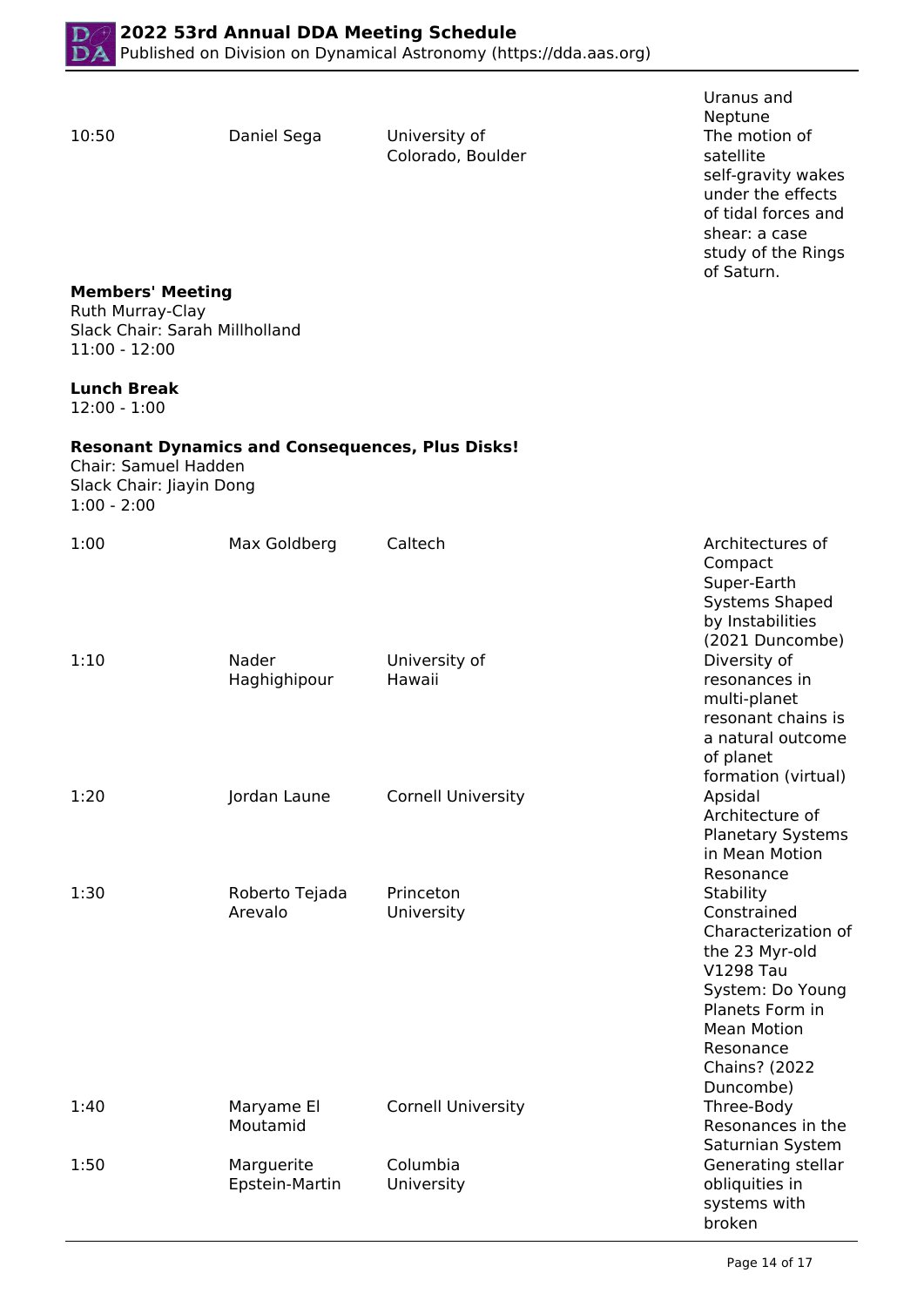

| 2:00                                                                          | Michelle Vick                          | Northwestern<br>University                                     | protoplanetary<br>disks (virtual)<br>Modeling the<br>Irradiation<br>Instability of<br>Protoplanetary<br><b>Disks</b>                |
|-------------------------------------------------------------------------------|----------------------------------------|----------------------------------------------------------------|-------------------------------------------------------------------------------------------------------------------------------------|
| Chair: Ann-Marie Madigan<br>Slack Chair: Janosz Dewberry<br>$2:10 - 2:50$     | Dynamics near supermassive black holes |                                                                |                                                                                                                                     |
| 2:10                                                                          | Aleksey Generozov Technion             |                                                                | <b>Forming Young</b><br>and Hypervelocity<br>Stars in the<br>Galactic Centre via<br><b>Tidal Disruption of</b><br>a Molecular Cloud |
| 2:20                                                                          | Denyz Melchor                          | University of<br>California, Los<br>Angeles                    | Repeated tidal<br>disruption events<br>in supermassive<br>black hole binaries                                                       |
| 2:30                                                                          | Makana Silva                           | The Ohio State<br>University                                   | Dynamical<br>perturbations<br>around an extreme<br>mass ratio inspiral<br>near resonance<br>(virtual)                               |
| 2:40                                                                          | Tatsuya Akiba                          | University of<br>Colorado, Boulder                             | The Beginning of<br>an END (2021<br>Duncombe)                                                                                       |
| <b>Chair: Chris Hamilton</b><br>Slack Chair: Natascha Manger<br>$2:50 - 3:40$ |                                        | Analysis of equilibrium collisionless systems: power and peril |                                                                                                                                     |
| 2:50                                                                          | Farnik Nikakhtar                       | University of<br>Pennsylvania                                  | Probing the<br><b>Galactic Potential</b><br>Using Optimal<br><b>Transport Theory</b>                                                |
| 3:00                                                                          | Micah Oeur                             | University of<br>California, Merced                            | <b>Orbital Torus</b><br>Imaging on FIRE                                                                                             |
| 3:10                                                                          | Alexander Riley                        | Texas A&M<br>University                                        | Velocity dipoles in<br>the halos of FIRE<br>simulated galaxies                                                                      |
| 3:20                                                                          | Kaustav Mitra                          | <b>Yale University</b>                                         | Dynamical<br>modelling of<br>satellite galaxies<br>to infer<br>galaxy-halo<br>connection and<br>cosmology                           |
| 3:30                                                                          | Juan Guerra                            | <b>Yale University</b>                                         | Jeans modeling of<br>Simulated Dwarf<br>Satellites Around a<br>Milky Way like<br>Galaxy                                             |

# **Concluding Remarks**

Chair: Ruth Murray-Clay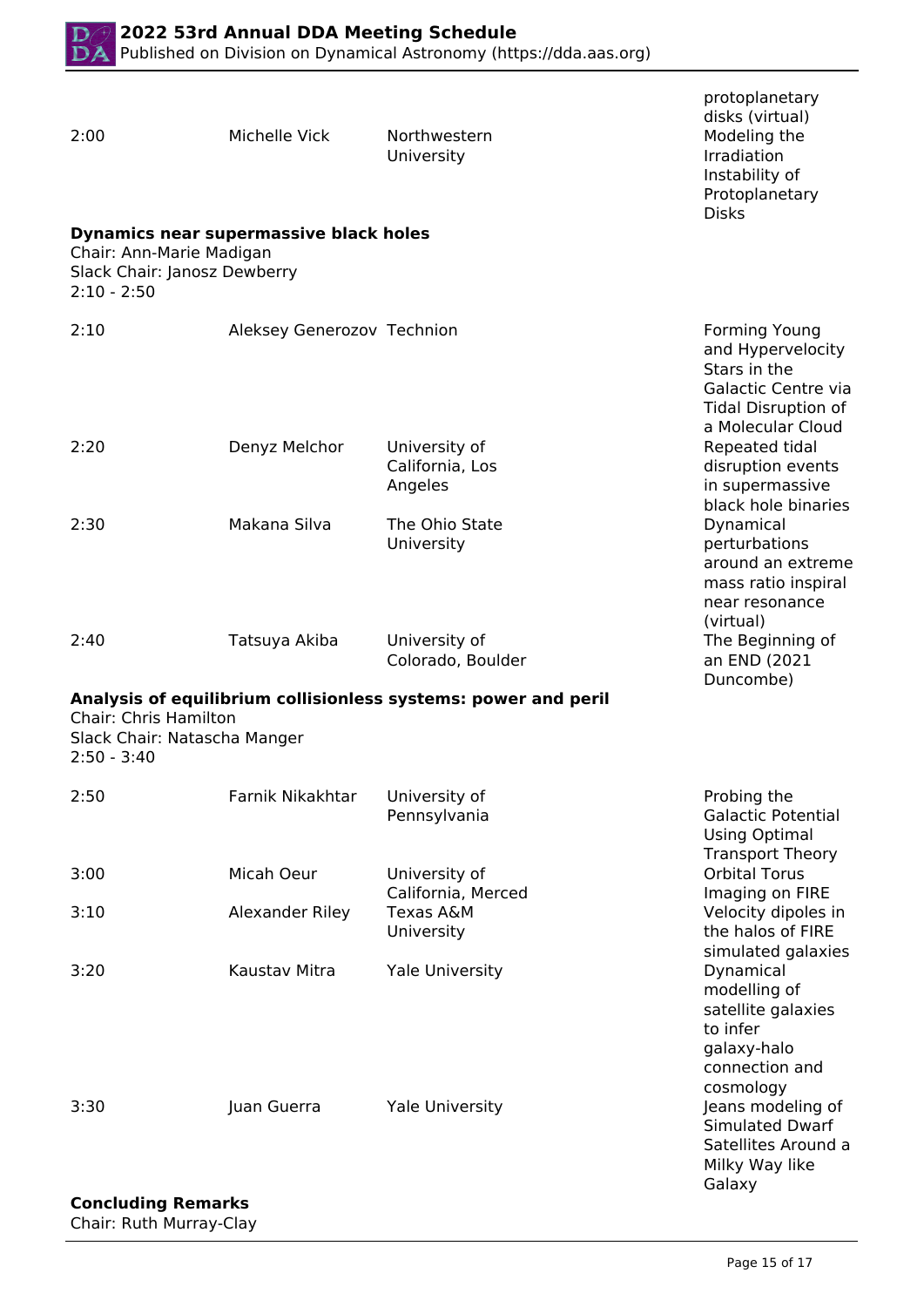3:40-3:50

**End of Meeting 3:50**

# **Poster Presentations**

| <b>Available all week</b> |                       |                                           |                                                                                                                                             |
|---------------------------|-----------------------|-------------------------------------------|---------------------------------------------------------------------------------------------------------------------------------------------|
| ı                         | Yubo Su               | <b>Cornell University</b>                 | <b>Diminished Generation</b><br>of Stellar Obliquities:<br>The Angular Momentum<br><b>Budget During</b><br><b>Resonance Crossing</b>        |
| 2                         | Matthias He           | Pennsylvania State<br>University          | Debiasing the<br>Minimum-Mass<br><b>Extrasolar Nebula:</b><br>Planet Multiplicity and<br>the Diversity of Solid<br><b>Density Profiles</b>  |
| 3                         | Sachi Weerasooriya    | <b>Texas Christian</b><br>University      | Dancing Streams in<br><b>Merging Halos: Effects</b><br>of Major Mergers on<br><b>Stellar Streams</b>                                        |
| 4                         | Rixin Li              | <b>Cornell University</b>                 | Hydrodynamical<br><b>Evolution of Black-Hole</b><br>Binaries Embedded in<br><b>AGN Disks</b>                                                |
| 5                         | Carrie Filion         | Johns Hopkins<br>University               | <b>Local Group Dynamics</b><br>with the Subaru Prime<br>Focus Spectrograph                                                                  |
| 6                         | Laetitia Rodet        | <b>Cornell University</b>                 | On the Correlation<br>between Hot Jupiters<br>and Stellar Clustering:<br>High-eccentricity<br>Migration Induced by<br><b>Stellar Flybys</b> |
| 7                         | Vaclav Pavlik         | Indiana University                        | <b>Environmental Effects</b><br>on the Dynamical<br><b>Evolution of Star</b><br><b>Clusters in Turbulent</b><br><b>Molecular Clouds</b>     |
| 8                         | Hayden Foote          | University of Arizona                     | <b>Making Observational</b><br>Predictions for the<br>LMC's Dynamical<br><b>Friction Wake</b>                                               |
| 9                         | Jorge Perez-Hernandez | Telespazio Germany<br>GmbH                | LSIM: a cloud-based<br>tool for lunar mission<br>analysis and design                                                                        |
| 10                        | Arpit Arora           | University of<br>Pennsylvania             | Subhalos-stream<br>interaction in the<br>presence of massive<br>satellites.                                                                 |
| 11                        | Alex Meyer            | University of Colorado,<br><b>Boulder</b> | Janus: A NASA SIMPLEx<br>mission to explore two<br><b>NEO Binary Asteroids</b>                                                              |